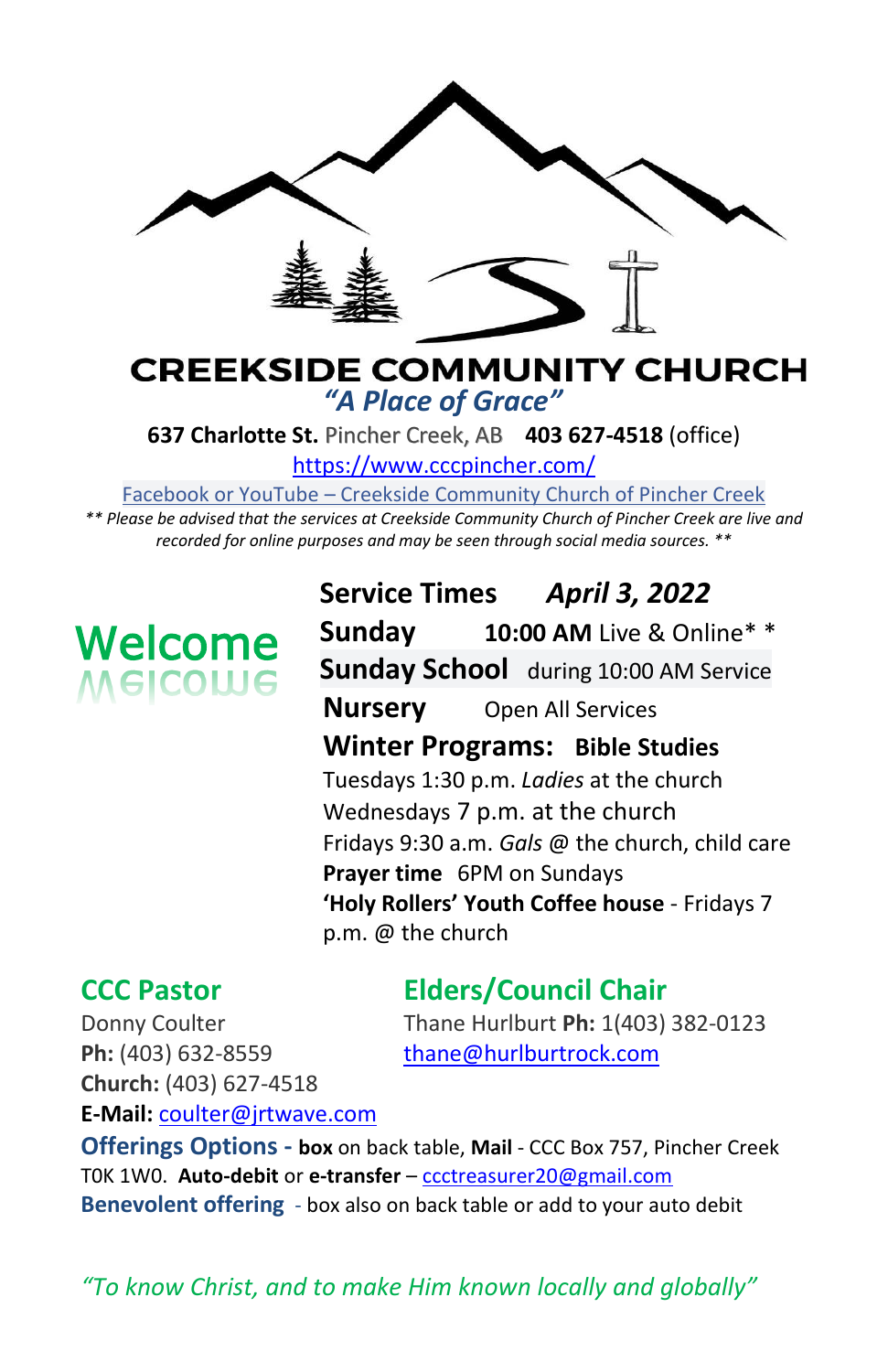# **Ministries & Outreach**

**Community** Joy Hurlburt *Deacon, Congregational Care 403 330-5399* [joy@hurlburtrock.com](mailto:joy@hurlburtrock.com)

**Missions** – please speak to Pastor Donny

**Prayer Needs** Pastor Donny

**Youth Ministry 'Holy Rollers' Youth**

# **Today's Service**

**Welcome and Announcements** 

- ➢ **Today is Communion**
- ➢ **Prayer Gathering – EVERY Sunday evening at 6PM**
- ➢ **Hymn sing** led by Mel & Margie **–** 2nd Sunday **next April 10**
- ➢ **Good Friday Service –** 7PM
- ➢ **Men's Breakfast at church –** 3 rd Saturday **- next April 17**
- ➢ **Holly Rollers LaserTag – April 22** Lethbridge must have CCC waiver and online waiver signed before attending
- ➢ **Ladies Tuesday Bible** Resumes this Tuesday, April 5 when Linda – hostess – will share many pictures of their new grandson
- ➢ **Funeral service for Joanne Heaton, member of CCC, this coming Saturday, April 9th at Vertical church, 2 p.**m.

**Worship through Music**Led by Dana, Nancy, and Nathan *10,000 reasons Holy Spirit* 

 *Yet not I, but Christ in me*

# **through Prayer and Praise** *Led by*

- $\checkmark$  Praise for God's faithfulness, seen in the return of bluebirds, robins, and birth of new calves on ranches and farms
- $\checkmark$  Praise fo the good meeting and potential long term partnership with Glamping Resorts and Camp Nookoowai at Camp Impeesa
- ✓ Pray for new members who joined last Sunday, March 27 –**Cliff and Marge Coverdale, Jeff and Darcy Dejax that they will find their places to serve God, and know they are welcomed**
- $\checkmark$  Pray for safe passage for children and teenagers who are refugees from the war in Ukraine, especially vulnerable to human trafficking (as reported in news media)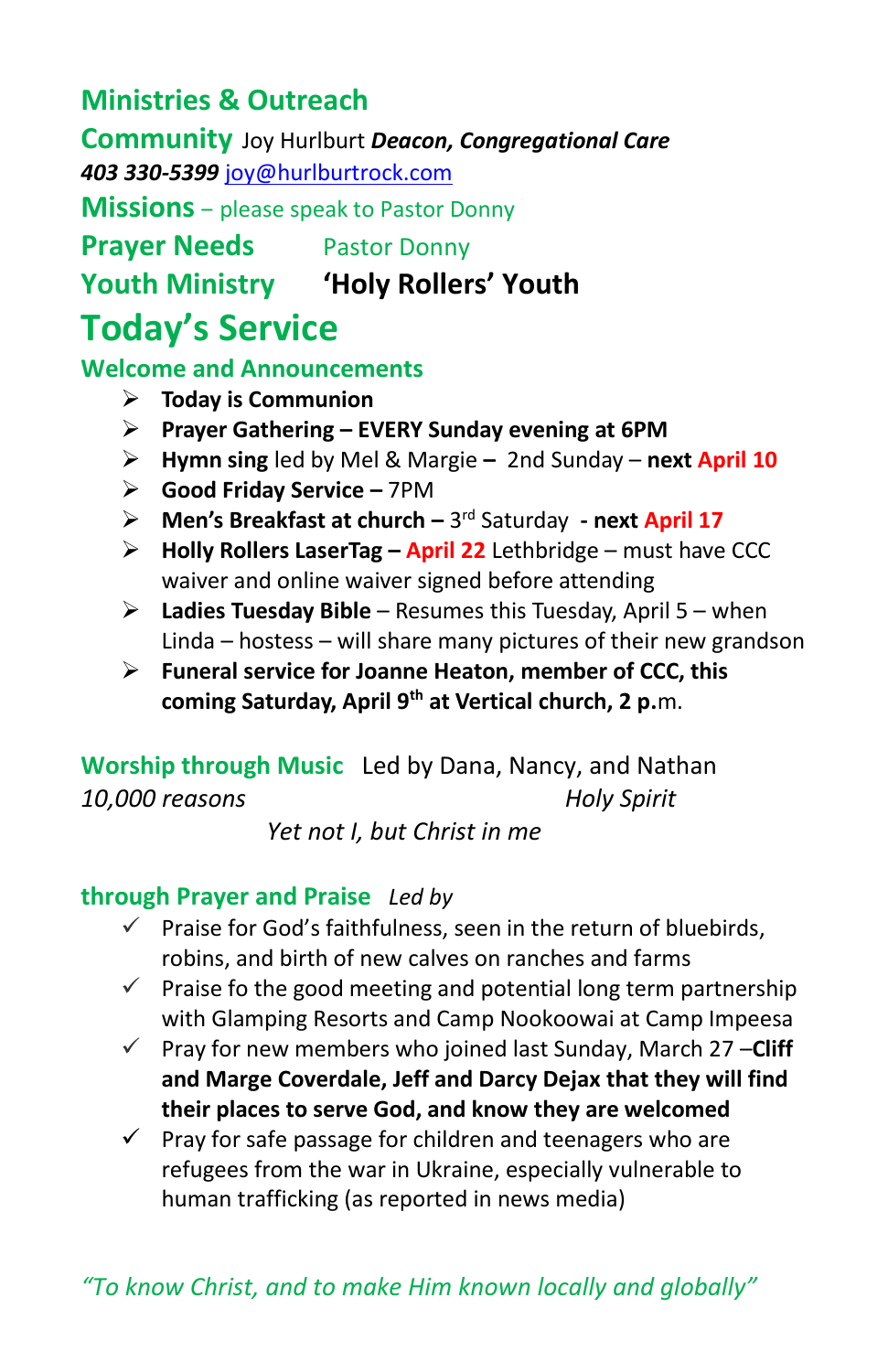$\checkmark$  Pray for the 1. 'nones', the 2. 'dones', and the 3. 'umms' – all who have left their church home during Covid 19 shutdowns, and who have decided to 1. 'never', 2. 'not to **that church',** 3. 'not to Sunday return to worship in traditional ways'

# **Today's Message Notes . . .**

**Living Different – Walking Worthy Pt 3 Ephesians 4:1-4**

#### **Worthy – means drawing down the scale – to weigh as much as**

- Colossians  $1:9 -$  Walk worthy Of the Lord
- I Thess 2:12 Walk worthy of God
- Phil 1:27 Let your conduct be worthy of the gospel

### **How can we walk worthy of the Calling?**

- **I. Intentions - Power Principle**
	- II Thess 1:11,12 Philippians 2:12,13

#### **A. Intentions**

- We must be intentional towards walking worthy
- Not self sufficient but dependent
- Good or Bad intentions? James 1:13-27

#### **B. Power**

- Our calling was a sovereign work of God to make us alive
- Our work is also an impowered work of God to live it
- Power of God IS available DAILY to you 2 Peter 1:3,4

#### **C. When WE go wrong**

Unworthy Walk – Disobedience – (what displeases God)

## - *We never LOSE God's power but we will lose the experience of that power when we are walking in disobedience*

Repentance – Obedience – EXPERIENCE of the power

# *"To know Christ, and to make Him known locally and globally"*